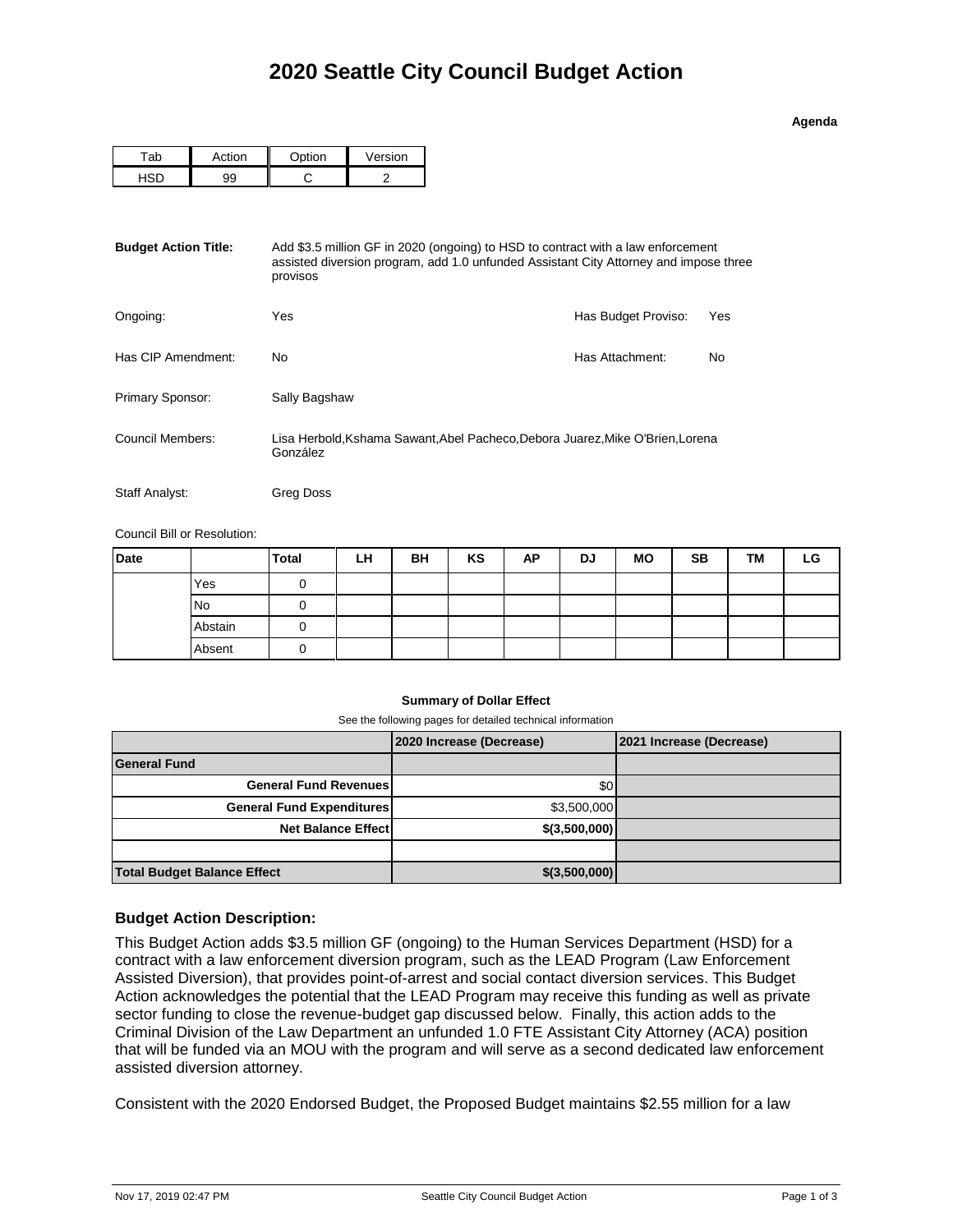**Agenda**

| へん | $-$ | $\sim$ tion | ersion |  |  |
|----|-----|-------------|--------|--|--|
|    |     |             |        |  |  |

enforcement assisted diversion program. This Council Budget Action's funding plus the funding in the Proposed Budget would bring the City's new, ongoing support for law enforcement assisted diversion to \$6.05 million in 2020. If this funding were to go to LEAD, it would be combined with other funding that will not flow through the City's budget (\$1.6 million in King County funding, \$0.7M in existing grant funding, and an additional \$1.5 million in new private sector contributions), and would be funded at a level sufficient to:

(1) sustain caseloads at no more than 25 cases per case manager vs. the current load of 44 cases per case manager;

(2) increase case manager salaries by 10 percent and all LEAD employee salaries by five percent;

(3) provide funding for project management functions such as LEAD Personnel Costs, Rent and Occupancy, Travel and Professional Services, Legal Services and a PDA Administrative Allocation; and

(4) hire 54 new case managers (increasing the number of case managers from 19 to 73).

The funding in the Council Budget Action would also be sufficient to pay for a second City of Seattle Attorney position and a study of the budget and staffing necessary to allow LEAD to accept all currently anticipated referrals for prioritized individuals.

Information about the LEAD program's assessment of its 2020 revenue and expenditure needs is provided in Attachment 1. Case Management Services is found in the first line of Table 2. LEAD Project Management Costs can be found in the lower half of Table 2.

The LEAD program currently employs 19 case managers with caseload of approximately 44 cases per manager. LEAD indicates that it cannot provide effective services when the caseload of case managers exceeds 25 cases. Effective services include providing timely outreach to every client who has completed an intake interview. LEAD currently has 547 participants and expects to have 1,400 participants in 2020, based on a trend line that expects the cases will double from 2019 to 2020 (as occurred from 2018 to 2019).

This Council Budget Action imposes three provisos:

"Of the appropriation in the 2020 budget for the Human Services Department, \$5.6 million is appropriated solely for a contract with a law enforcement assisted diversion program and may be spent for no other purpose."

"Of the appropriation in the 2020 budget for the Human Services Department, \$350,000 is appropriated solely for a contract with a law enforcement assisted diversion program and would be used to subcontract with the Seattle City Attorney's Office to support two law enforcement assisted diversion focused attorneys and may be spent for no other purpose."

"Of the appropriation in the 2020 budget for the Human Services Department, \$100,000 is appropriated solely for the Human Services Department to fund a study to be led by the Mayor's Office, in consultation with a law enforcement assisted diversion program's evaluation workgroup and Council central staff, that determines the staff and budget that is necessary to accept all appropriate referrals for priority individuals, and to determine, in consultation with the evaluation workgroup and Council central staff and an appropriate center at an academic institution whether the dedicated a law enforcement assisted